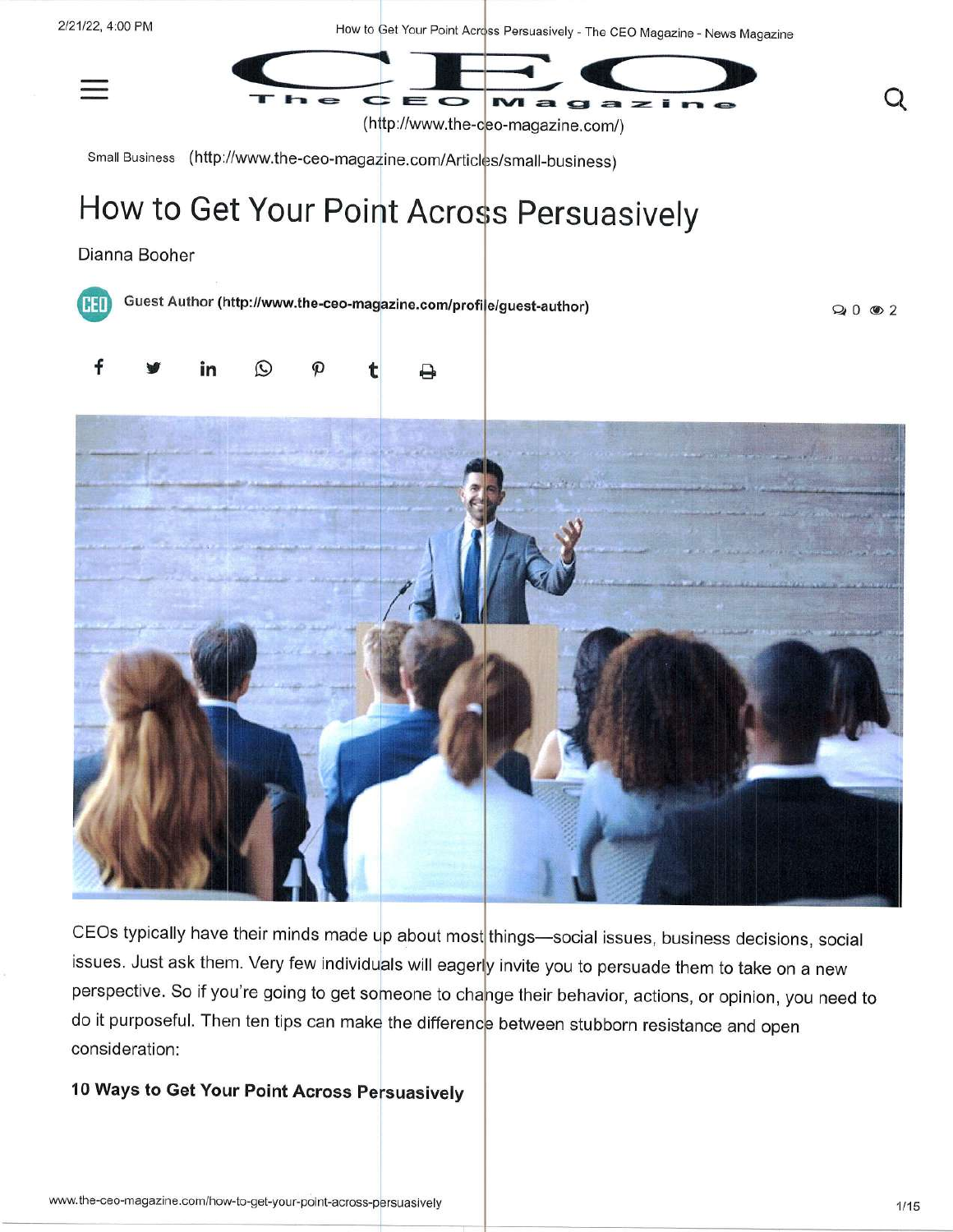1. Match the other person's reality: Many ex-IOL the general workforce and hits no one. For example, the typical employee senior executive's experience or ex experience. Make your point relevant for the few, not the many. Narrow the focus. utive speeches missing the mark because the speaker aims  $\mu$  provee can te Match your listener's day-to-day can t even relate to the

2. **Reduce emotional noise:** Have you ever been to a sporting event where the noise from the game and fans drowns out your conversation? That's often the <mark>type of emotional noise you're competing with as you</mark> try to get someone's attention for your idea or opinion. Don't make the mistake of increasing the chatter and drowning out your own message. Choose a mor<mark>e appropriate time.</mark>

3. **Make your point painful or possibly visionary:** Open the other person's eyes to the current situation Make the group feel the pain of the stat<mark>us quo. What</mark> s doing nothing going to cost them? Loss of respect? Lost productivity? Diminished brand? Low morale? H<mark>ard dollars? If not pain of the present, paint</mark> a picture of the future if they made a change. Help them grab a glimpse of a new dream.

4**. Be specific:** People think in pictures. Talk about a storage hanger, not a "facility." Ask for an additiona "6 more employees to complete the project," not "add<mark>itional resources." Recommend that you "delay</mark> signing the supplier agreement for 90 days," not that <mark>they "reconsider the supplier agreement in light of</mark> certain unexpected developments. "

5. **Listen well:** Strong negotiators distinguish themse<mark>lves with their ability to listen intently. Having both</mark> people walk away satisfied with a deal often depends on how well one listens for agreement and mutual opportunities. The same goes for changing someone'<mark>s mind. Where's the sweet spot—the dissatisfaction</mark>, the need, the unmet goal, the dream? Listen for how <mark>your message aligns with what the other perso</mark>n already wants.

6. **Present relevant reasons in the right order:** Wh<mark>at seems obvious to you is seldom obvious to the</mark> other party. Trust me on this. Having taught presentat<mark>ion skills workshops and writing skills workshops for</mark> more than three decades, I can't tell you how often I'v<mark>e discussed a persuasive presentation or sale</mark>s proposal with someone, pointing out tha<mark>t the next acti</mark>on was unclear. Their frequent answer? "Oh, the client will know. That's obvious." (And when questioned, the intended "target" didn't know.) If you're speaking to someone you expect will ag<mark>ree with you o</mark>r someone you think will be neutral, present your strongest reasons first. If you're speaking to a group o<mark>r an individual who will resist your point of view or</mark> message, begin with your weakest reason and build to the strongest point.

7. **Make it personal; speak to the heart:** Politicians understand the power of an emotional appeal to move a nation. Consider past campaign slogans and speeches. Listen also to sound bites and stump speeches that tug at the emotional strings—either pos<mark>itively to position their point of view or negatively to</mark> push aside opposing perspectives. Yes, <mark>of course, people want explanations and data. Just don't expect</mark> logic alone to build your case. Storytelling is a basic s<mark>kill for persuasive leaders</mark>.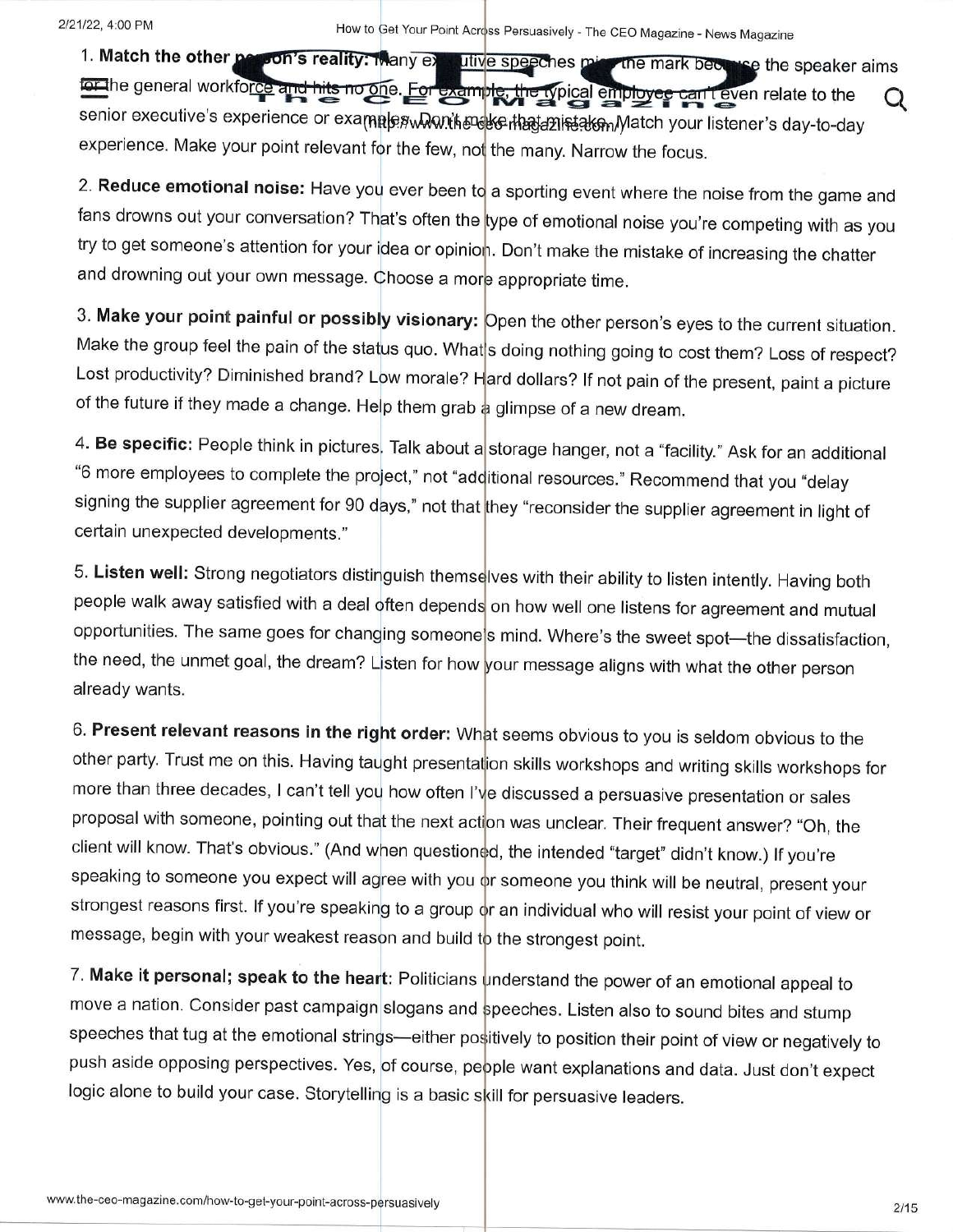8. Watch your language. Words embody thou ts, shape opinions and direct acts Nords can sink a stock, launch a war, or move a nation. They can merid a marriage or end a partnership. Some word Q choices simply turn people off becaune the wave the cless missing he son yompous. Sift such from your language. Plan your phrasing before you open your mouth.

9. Be brief: Too many words can bury key ideas. Enough said.

10. Ensure that your body language supports rather than sabotages your point: "This new program will ultimately save us hard dollars" said with cowering posture translates to "I'm unsure whether this new program will save us money." When there's a contradiction between the vocal and the visual, body language trumps.

Your ability to persuade makes leadership possible.

For more thoughts on leadership communication, grab a copy of Communicate Like a Leader: Connecting Strategically to Coach, Inspire, and Get Things Done. Download a complimentary excerpt here: http://www.communicatelikealeaderbook.com/excerpt

(http://www.communicatelikealeaderbook.com/excerpt)

Tags: Dianna Booher (http://www.the-ceo-magazine.com/tag/dianna-booher)

## « PREVIOUS ARTICLE

(http://www.the-ceo-magazine.com/poosting-productivity-by-adding-fun)

Boosting Productivity by Adding FUN (http://www.the-ceo-magazine.com/boosting-productivity-by-adding-

## $fun)$

NEXT ARTICLE >

(http://www.the-ceo-magazine.com/does-your-company-have-a-communications-strategy)

Does Your Company Have a "Communications Strategy"? (http://www.the-ceo-magazine.com/does-yourcompany-have-a-communications-strategy)